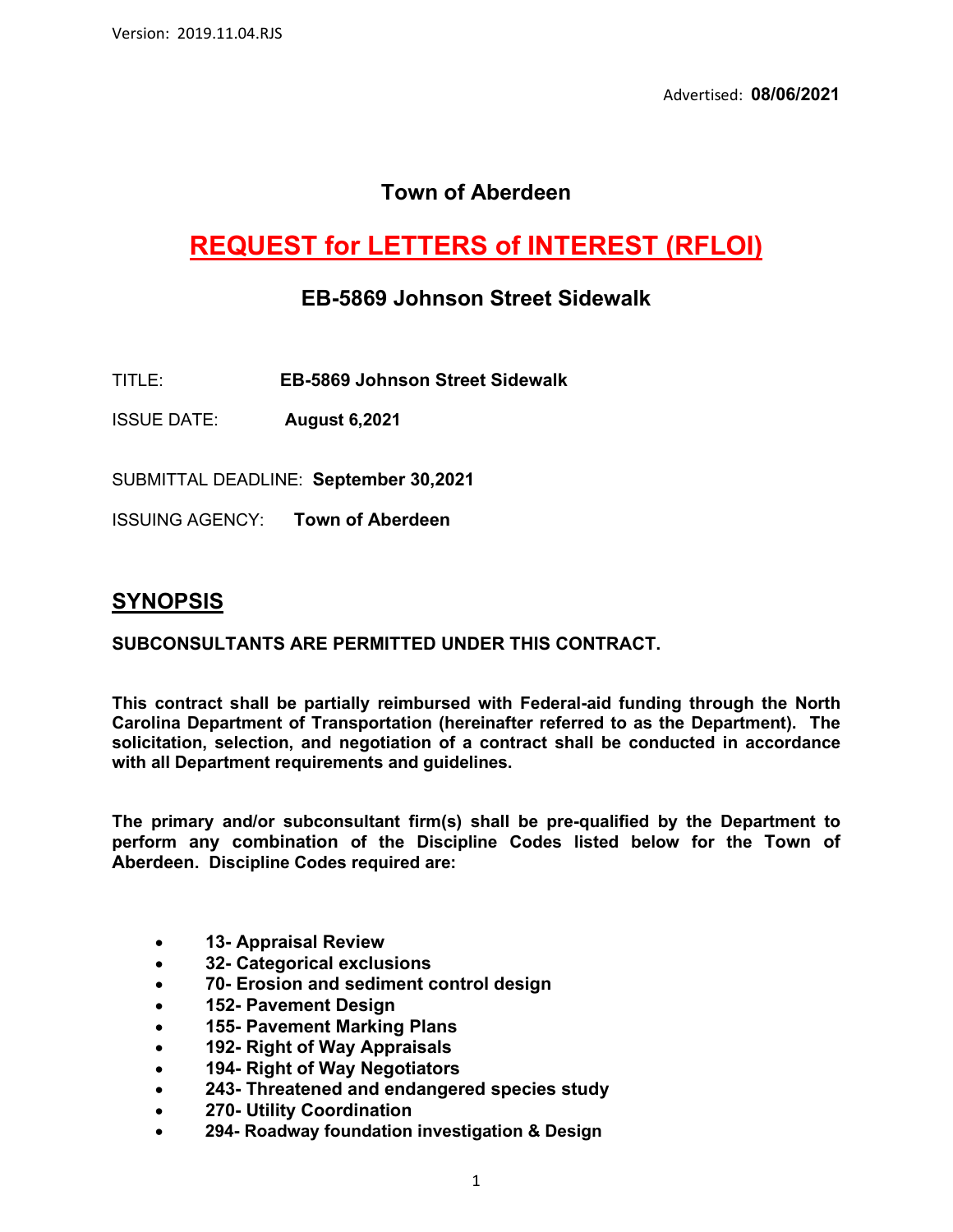.

#### • **316-Multi-use Trail design, Survey & Layout**

#### **WORK CODES for each primary and/or subconsultant firm(s) (***if Subconsultants are allowed under this RFLOI***) SHALL be listed on the respective RS-2 FORMS (see section 'SUBMISSION ORGANIZATION AND INFORMATION REQUIREMENTS').**

This RFLOI is to solicit responses (LETTERS of INTEREST, or LOIs) from qualified firms to provide professional consulting services to:

**Provide PS&E package (Planning, Environmental Documentation, Design Specifications, Utility Relocation, Contract Proposal, & Engineer Estimate). Design and construct five-foot-wide concrete sidewalk on North Side only of Johnson SR 1203 (Johnson St), from US 15-501 to Mike Place in Aberdeen.** 

Electronic LOIs should be submitted in .pdf format using software such as Adobe, CutePDF PDF Writer, Docudesk deskPDF, etc.

LOIs SHALL be received **ELECTRONICALLY OR BY MAIL no later than 5:00 PM September 30,2021.**

**The address for electronic deliveries is:** *dorloff@townofaberdeen.net*

**The address for mailings is: Town of Aberdeen Planner Danielle Orloff PO Box 785 Aberdeen, NC 28315**

#### **LOIs received after this deadline will not be considered.**

Except as provided below any firm wishing to be considered must be properly registered with the Office of the Secretary of State and with the North Carolina Board of Examiners for Engineers and Surveyors. Any firm proposing to use corporate subsidiaries or subcontractors must include a statement that these companies are properly registered with the North Carolina Board of Examiners for Engineers and Surveyors and/or the NC Board for Licensing of Geologists. The Engineers performing the work and in responsible charge of the work must be registered Professional Engineers in the State of North Carolina and must have a good ethical and professional standing. It will be the responsibility of the selected private firm to verify the registration of any corporate subsidiary or subcontractor prior to submitting a Letter of Interest. Firms which are not providing engineering services need not be registered with the North Carolina Board of Examiners for Engineers and Surveyors. Some of the services being solicited may not require a license. It is the responsibility of each firm to adhere to all laws of the State of North Carolina.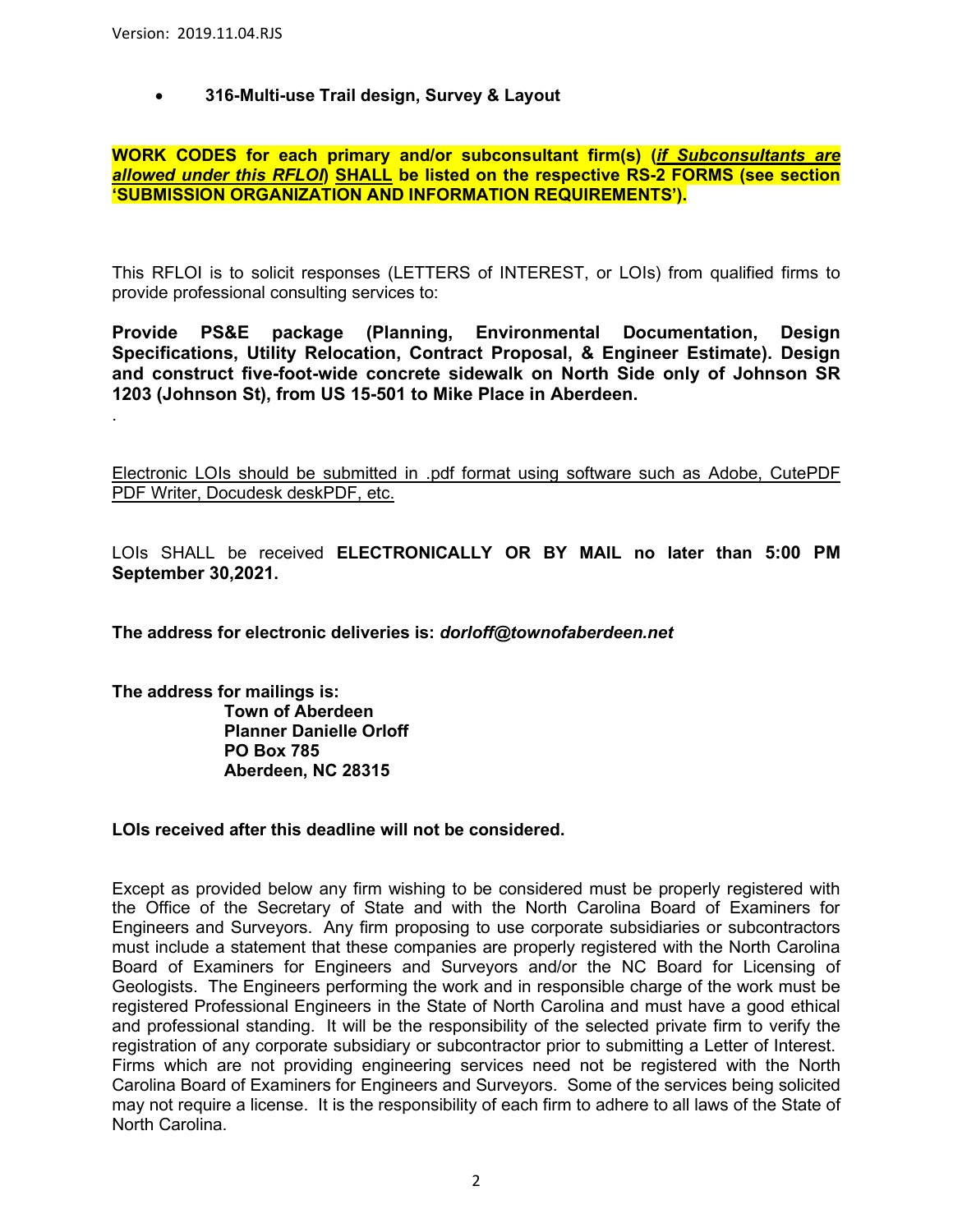The firm must have the financial ability to undertake the work and assume the liability. The selected firm(s) will be required to furnish proof of Professional Liability insurance coverage in the minimum amount of \$1,000,000.00. The firm(s) must have an adequate accounting system to identify costs chargeable to the project.

## **SCOPE OF WORK**

The **Town of Aberdeen** is soliciting proposals for the services of a firm/team for the following contract scope of work:

**Provide PS&E package (Planning, Environmental Documentation, Design Specifications, Utility Relocation, Contract Proposal, & Engineer Estimate). Design and construct five-foot-wide concrete sidewalk on North Side only of Johnson SR 1203 (Johnson St), from US 15-501 to Mike Place in Aberdeen**

### **PROPOSED CONTRACT TIME: 12 MONTHS**

### **PROPOSED CONTRACT PAYMENT TYPE: Lump Sum.**

### **SUBMITTAL REQUIREMENTS**

All LOIs are limited to **fifteen (15)** pages (RS-2 forms are not included in the page count) inclusive of the cover sheet, and shall be typed on 8-1/2" x 11" sheets, single-spaced, onesided.

*Fold out pages are not allowed. In order to reduce costs and to facilitate recycling; binders, dividers, tabs, etc. are prohibited. One staple in the upper left-hand corner is preferred.*

LOIs containing more than fifteen (15) pages will not be considered.

#### *Two (2) total copies of the LOI should be submitted.*

**Firms submitting LOIs are encouraged to carefully check them for conformance to the requirements stated above. If LOIs do not meet ALL of these requirements they will be disqualified. No exception will be granted.**

## **SELECTION PROCESS**

Following is a general description of the selection process: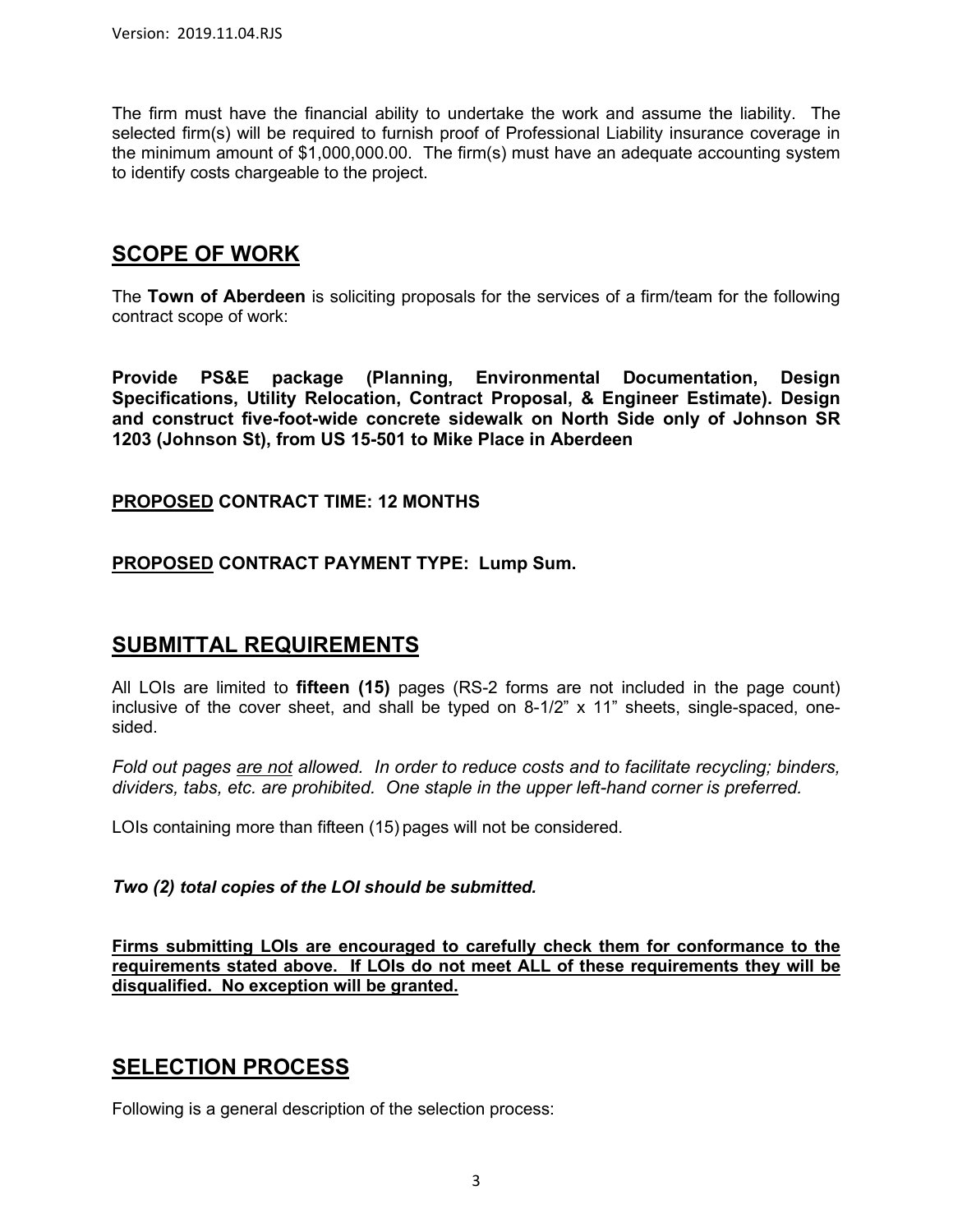- The LGA's Selection Committee will review all qualifying LOI submittals.
- For Limited Services Contracts (On-Call type contracts), the LGA's Selection Committee MAY, at the LGA's discretion, choose any number of firms to provide the services being solicited.
- For Project-Specific Contracts (nonOn-Call type contracts), the LGA's Selection Committee MAY, at the LGA's discretion, shortlist a minimum of three (3) firms to be interviewed. IF APPLICABLE, dates of shortlisting and dates for interviews are shown in the section SUBMISSION SCHEDULE AND KEY DATES at the end of this RFLOI.
- In order to be considered for selection, consultants must submit a complete response to this RFLOI prior to the specified deadlines. Failure to submit all information in a timely manner will result in disqualification.

# **TITLE VI NONDISCRIMINATION NOTIFICATION**

The LGA in accordance with the provisions of Title VI of the Civil Rights Act of 1964 (78 Stat. 252, 42 US.C. §§ 2000d to 2000d-4) and the Regulations, hereby notifies all RESPONDENTS that it will affirmatively ensure that any contract entered into pursuant to this advertisement, disadvantaged business enterprises will be afforded full and fair opportunity to submit LETTERS of INTEREST (LOIs) in response to this ADVERTISEMENT and will not be discriminated against on the grounds of race, color, or national origin in consideration for an award.

## **SMALL PROFESSIONAL SERVICE FIRM (SPSF) PARTICIPATION**

The Department encourages the use of Small Professional Services Firms (SPSF). Small businesses determined to be eligible for participation in the SPSF program are those meeting size standards defined by Small Business Administration (SBA) regulations, 13 CFR Part 121 in Sector 54 under the North American Industrial Classification System (NAICS). The SPSF program is a race, ethnicity, and gender-neutral program designed to increase the availability of contracting opportunities for small businesses on federal, state or locally funded contracts. SPSF participation is not contingent upon the funding source.

The Firm, at the time the Letter of Interest is submitted, shall submit a listing of all known SPSF firms that will participate in the performance of the identified work. The participation shall be submitted on the Department's Subconsultant Form RS-2. RS-2 forms may be accessed on the Department's website at NCDOT [Connect Guidelines & Forms.](https://connect.ncdot.gov/business/consultants/Pages/Guidelines-Forms.aspx)

The SPSF must be qualified with the Department to perform the work for which they are listed.

## **PREQUALIFICATION**

The Department maintains on file the qualifications and key personnel for each approved discipline, as well as any required samples of work. Each year on the anniversary date of the company, the firm shall renew their prequalified disciplines. If your firm has not renewed its application as required by your anniversary date or if your firm is not currently prequalified, please submit an application to the Department **prior to submittal of your LOI**. An application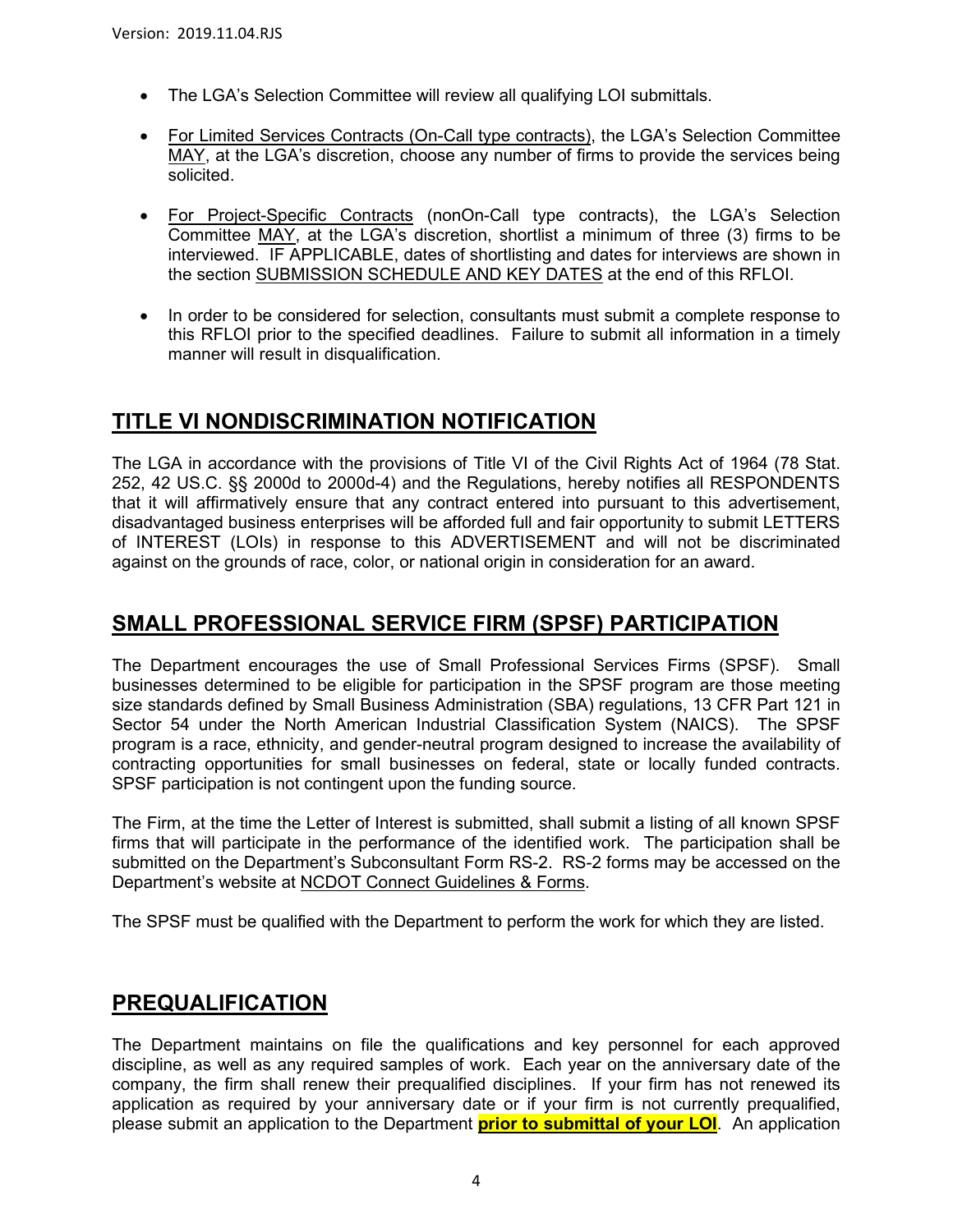may be accessed on the Department's website at [Prequalifying Private Consulting Firms](https://connect.ncdot.gov/business/Prequal/Pages/Private-Consulting-Firm.aspx) -- Learn how to become Prequalified as a Private Consulting Firm with NCDOT. Having this data on file with the Department eliminates the need to resubmit this data with each letter of interest.

Professional Services Contracts are race and gender neutral and do not contain goals. However, the Respondent is encouraged to give every opportunity to allow Disadvantaged, Minority-Owned and Women-Owned Business Enterprises (DBE/MBE/WBE) subconsultant utilization on all LOIs, contracts and supplemental agreements. The Firm, subconsultant and subfirm shall not discriminate on the basis of race, religion, color, national origin, age, disability or sex in the performance of this contract.

## **DIRECTORY OF FIRMS AND DEPARTMENT ENDORSEMENT**

Real-time information about firms doing business with the Department, and information regarding their prequalification's and certifications, is available in the Directory of Transportation Firms. The Directory can be accessed on the Department's website at [Directory of Firms](https://www.ebs.nc.gov/VendorDirectory/default.html) -- Complete listing of certified and prequalified firms.

The listing of an individual firm in the Department's directory shall not be construed as an endorsement of the firm.

# **SELECTION CRITERIA**

#### **All prequalified firms who submit responsive letters of interest will be considered.**

In selecting a firm/team, the selection committee will take into consideration qualification information including such factors as:

- 1. **40% =** Team Qualifications.
- 2. **30% =** Team Experience.
- 3. **20% =** Familiarity with Local Area.
- 4. **10% =** Sidewalk Design.
- 5. **NA% =** NA.

After reviewing qualifications, if firms are equal on the evaluation review, then those qualified firms with proposed SPSF participation will be given priority consideration.

### **SUBMISSION ORGANIZATION AND INFORMATION REQUIREMENTS**

The LOI should be addressed to Danielle Orloff, Planner PO Box 785, 115 N Poplar St., Aberdeen, NC 28315 and must include the name, address, telephone number, and e-mail address of the prime consultant's contact person for this RFLOI.

The LOI must also include the information outlined below: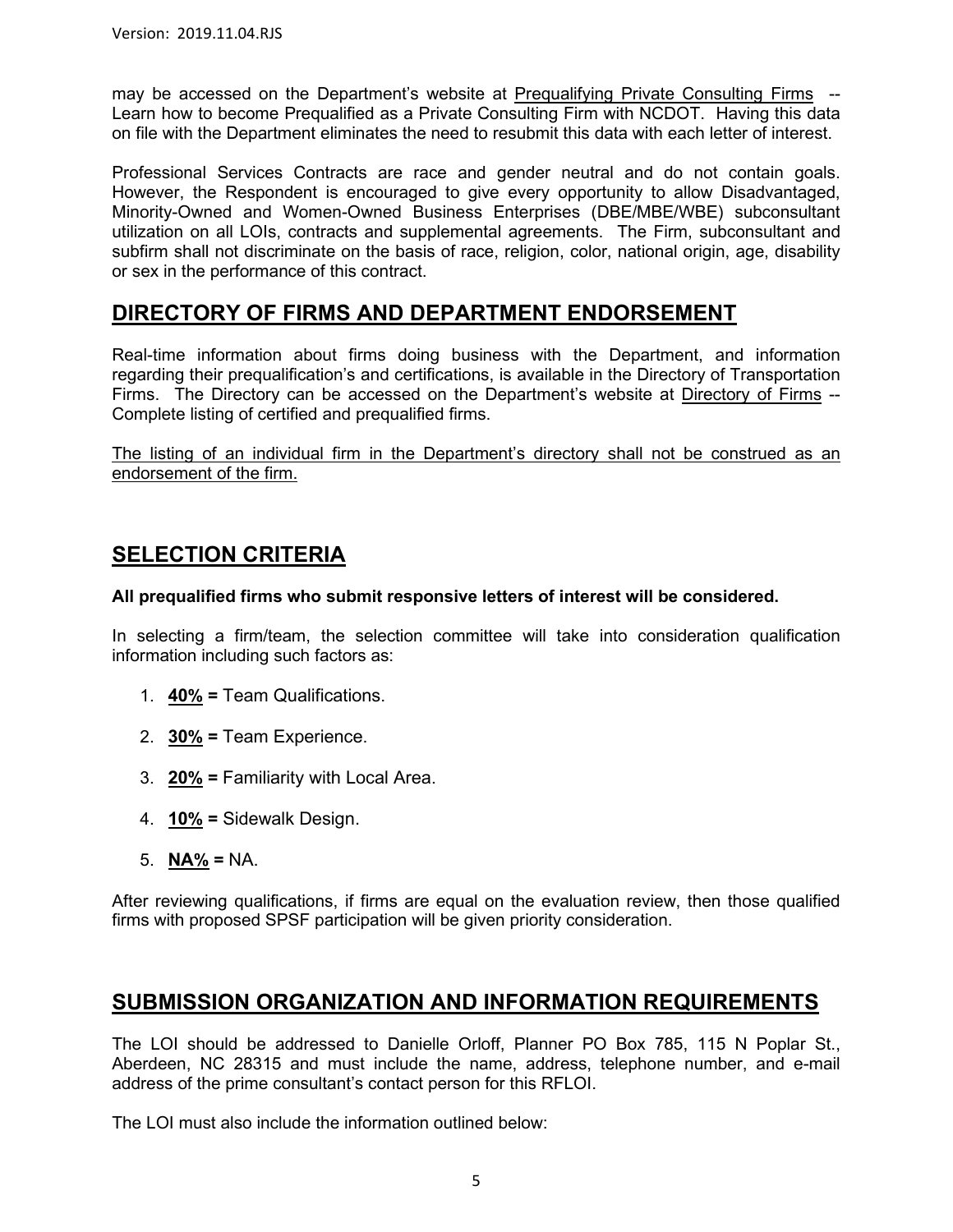#### Chapter 1 - Introduction

The Introduction should demonstrate the consultant's overall qualifications to fulfill the requirements of the scope of work and should contain the following elements of information:

- **Expression of firm's interest in the work;**
- Statement of whether firm is on register;
- Date of most recent private engineering firm qualification;
- Statement regarding firm's(') possible conflict of interest for the work; and<br>Summation of information contained in the letter of interest
- Summation of information contained in the letter of interest.

#### Chapter 2 - Team Qualifications

This chapter should elaborate on the general information presented in the introduction, to establish the credentials and experience of the consultant to undertake this type of effort. The following must be included:

- 1. Identify recent, similar projects the firm, acting as the prime contractor, has conducted which demonstrates its ability to conduct and manage the project. Provide a synopsis of each project and include the date completed, and contact person.
- 2. If subconsultants are involved, provide corresponding information describing their qualifications as requested in bullet number 1 above.

#### Chapter 3 - Team Experience

This chapter must provide the names, classifications, and location of the firm's North Carolina employees and resources to be assigned to the advertised work; and the professional credentials and experience of the persons assigned to the project, along with any unique qualifications of key personnel. Although standard personnel resumes may be included, identify pertinent team experience to be applied to this project. Specifically, the Department is interested in the experience, expertise, and total quality of the consultant's proposed team. If principals of the firm will not be actively involved in the study/contract/project, do not list them. The submittal shall clearly indicate the Consultant's Project Manager, other key Team Members and his/her qualifications for the proposed work. Also, include the team's organization chart for the Project / Plan. A Capacity Chart / Graph (available work force) should also be included. Any other pertinent information should also be listed in this section.

*Note:* If a project team or subconsultant encounters personnel changes, or any other changes of significance dealing with the company, NCDOT should be notified immediately.

#### Chapter 4 - Technical Approach

The consultant shall provide information on its understanding of, and approach to accomplish, this project, including their envisioned scope for the work and any innovative ideas/approaches, and a schedule to achieve the dates outlined in this RFLOI (if any project-specific dates are outlined below).

#### APPENDICES-

CONSULTANT CERTIFICATION Form RS-2